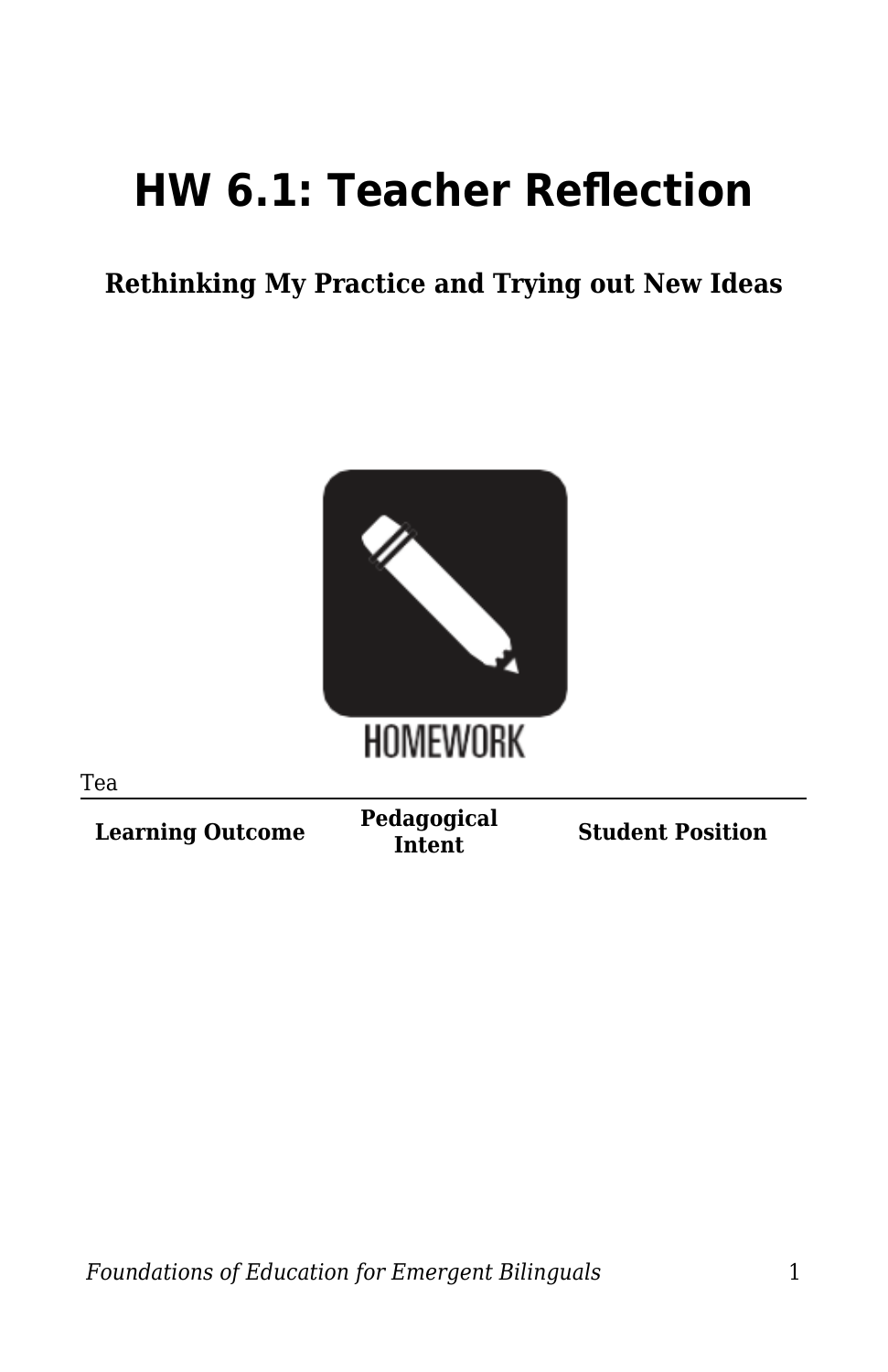| <b>Learning Outcome</b>                                                                                                                                                                                                                        | Pedagogical<br><b>Intent</b>                                                                                                                                                              | <b>Student Position</b>                                                                                                                                                                                                                       |
|------------------------------------------------------------------------------------------------------------------------------------------------------------------------------------------------------------------------------------------------|-------------------------------------------------------------------------------------------------------------------------------------------------------------------------------------------|-----------------------------------------------------------------------------------------------------------------------------------------------------------------------------------------------------------------------------------------------|
| Understand and<br>apply knowledge of<br>how cultural<br>identities impact<br>language learning<br>and school success<br>by creating an<br>environment that is<br>inclusive of all<br>students.<br>Assessment: 50 pts.<br><b>Due: Session 7</b> | <b>Teachers can</b><br>reflect on the<br>learning activities<br>in the session and<br>explore ways to<br>integrate the<br>modeled<br>strategies and<br>content into their<br>own pedagogy | <b>Teachers have</b><br>participated in the<br>sixth session of the<br><b>ESL</b> endorsement.<br>They are now ready to<br>reflect on the<br>activities of the<br>session and find ways<br>to incorporate them<br>into their own<br>teaching. |

## **Instructions**

- 1. As you think about your teaching this week consider the following questions:
	- a. What are the three critical learning domains? What evidence do you see in your teaching that you are attending to all three. Which seem to be strong and which seem to be weak?
	- b. Which of the five Standards for Effective Pedagogy are you most familiar with and which are most evident in your classroom? Which seem to need your attention and what can you do to increase the use of the standard?
- 2. What action did you take after this session in your practice or how did your change in thinking impact your beliefs. Begin with your experience, your wonder (questions) or the new idea that lead to your change and then include each of the elements of the Reflection Model: personal voice (I), description of an experience, link to knowledge, questions raised. Allow yourself to reveal your emotion. Review the documents linked to support you in your reflection.